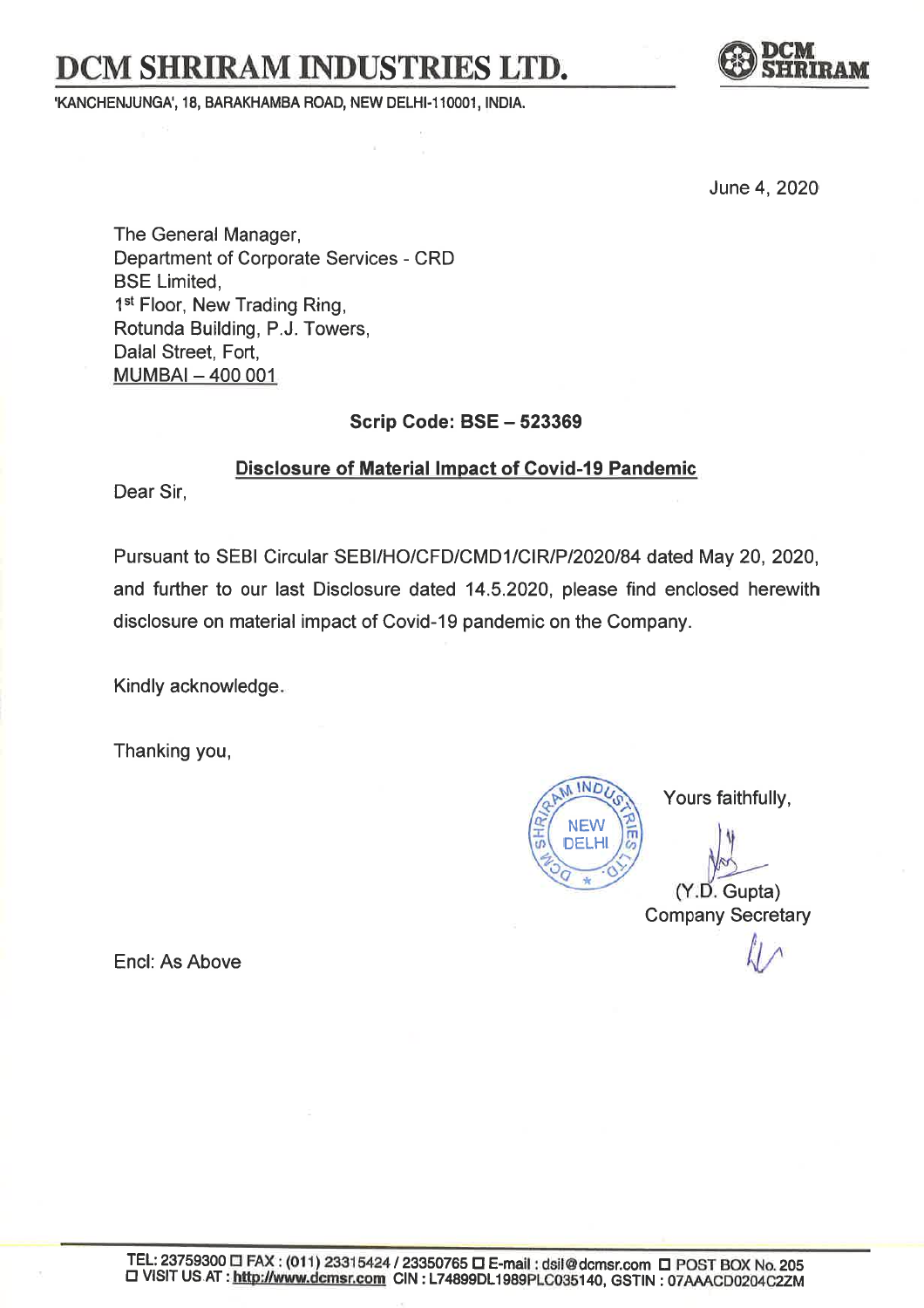## $(SCRIP CODE - 523369)$ DCM SHRIRAM INDUSTRIES LIMITED

## Disclosure of Material lmpact of Govid-l9 Pandemic on the Business of the Gompanv.

Pursuant to SEBI Circular SEBI/HO/CFD/CMD1/CIR/P/2020/84 dated May 20, 2020 the impact of Covid-19 pandemic on the business of the Company are as follows:

| $S_{\cdot}$<br>No. | <b>Particulars</b>                                                                                                             | <b>Disclosures</b>                                                                                                                                                                                                                                                                                                                                                                                                                                                                                                                               |
|--------------------|--------------------------------------------------------------------------------------------------------------------------------|--------------------------------------------------------------------------------------------------------------------------------------------------------------------------------------------------------------------------------------------------------------------------------------------------------------------------------------------------------------------------------------------------------------------------------------------------------------------------------------------------------------------------------------------------|
| 1                  | Impact<br>of<br>the<br>Covid-19<br>pandemic on the business                                                                    | As informed by the Company's disclosures<br>dated 23.3.2020, 4.4.2020 and 14.5.2020 the<br>Company's Sugar and Chemical operations<br>continued during the lockdown period as<br>permitted by the competent authorities. The<br>Rayons operations were shut down for about 5<br>weeks and commenced operations on 11 <sup>th</sup> of<br>April, 2020, albeit at around 44% of its capacity.<br>The lockdown mainly impacted the Rayon<br>operations of the Company as it is linked to<br>auto industry and also the liquor contract<br>bottling. |
| $\overline{2}$     | <b>Ability</b><br>maintain<br>to<br>operations including<br>the<br>Factory's Unit/ office spaces<br>functioning and closedown. | As stated above, the operations are going on.<br>However, the Delhi offices of the Company<br>remained shut down for over 2 months. The<br>functions were however, carried out through<br>WFH method.                                                                                                                                                                                                                                                                                                                                            |
| $\overline{3}$     | Schedule,<br>if<br>for<br>any,<br>restarting the operations.                                                                   | Not Applicable in view of the position explained<br>above.                                                                                                                                                                                                                                                                                                                                                                                                                                                                                       |
| 4                  | taken<br><b>Steps</b><br>to<br>ensure<br>functioning<br>smooth<br>of<br>operations.                                            | The Company is taking utmost care of its staff<br>like<br>work-force<br>sanitization,<br>and<br>social<br>distancing, compulsory mask wearing,<br>hand<br>washing,<br>thermal<br>check<br>gate,<br>at<br>the<br>maintaining proper hygiene, etc.<br>Strict control is adhered to manage cash-flow,<br>capital expenditure and overhead control to<br>manage the operations efficiently.                                                                                                                                                          |
| 5                  | Estimation of the<br>future<br>impact of Covid-19 on its<br>operations                                                         | April - June, 2020, being lockdown months,<br>some impact on revenues and profitability of<br>the Company are expected. The extent of<br>demand destruction is being assessed. The                                                                                                                                                                                                                                                                                                                                                               |